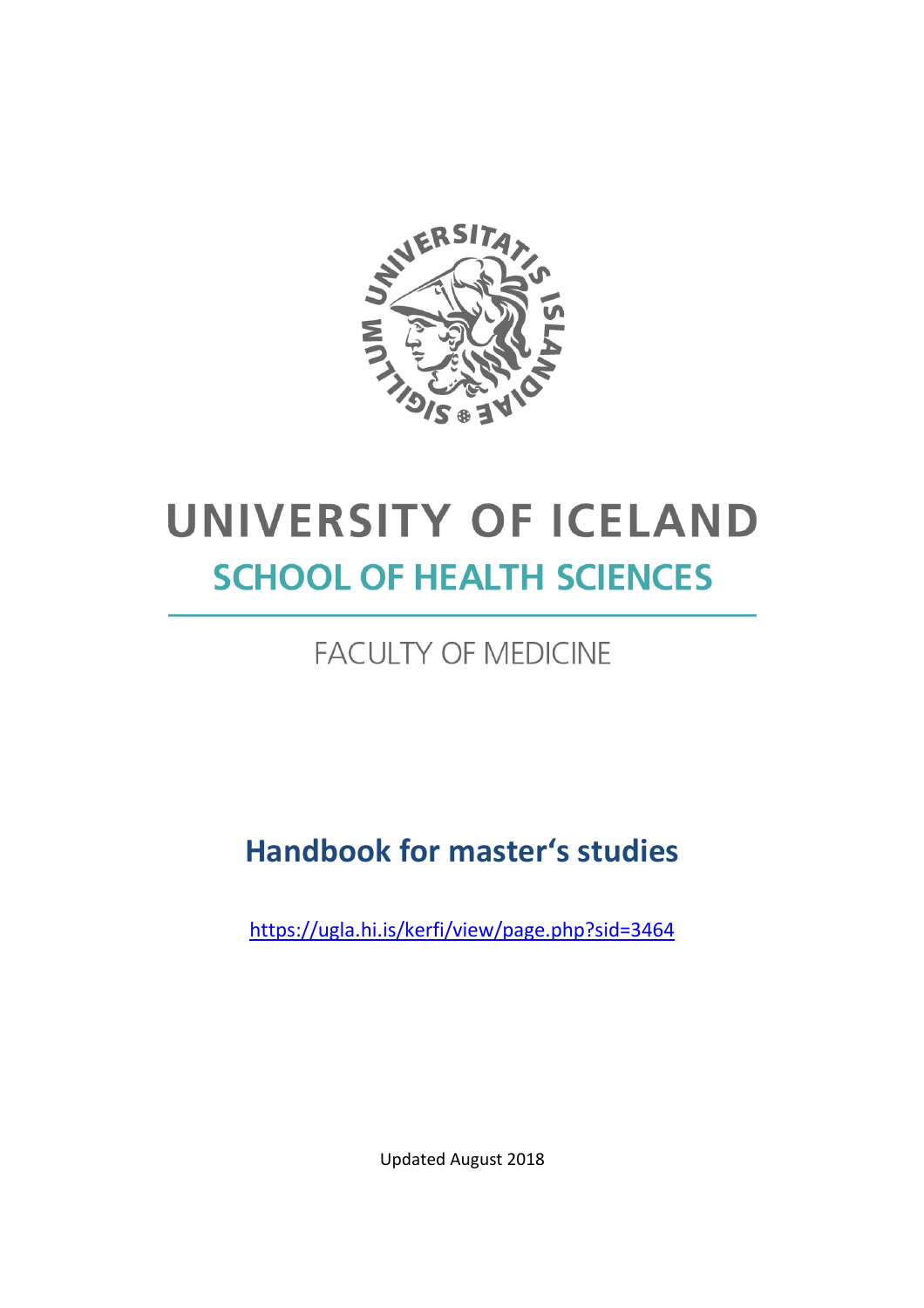# **Contents**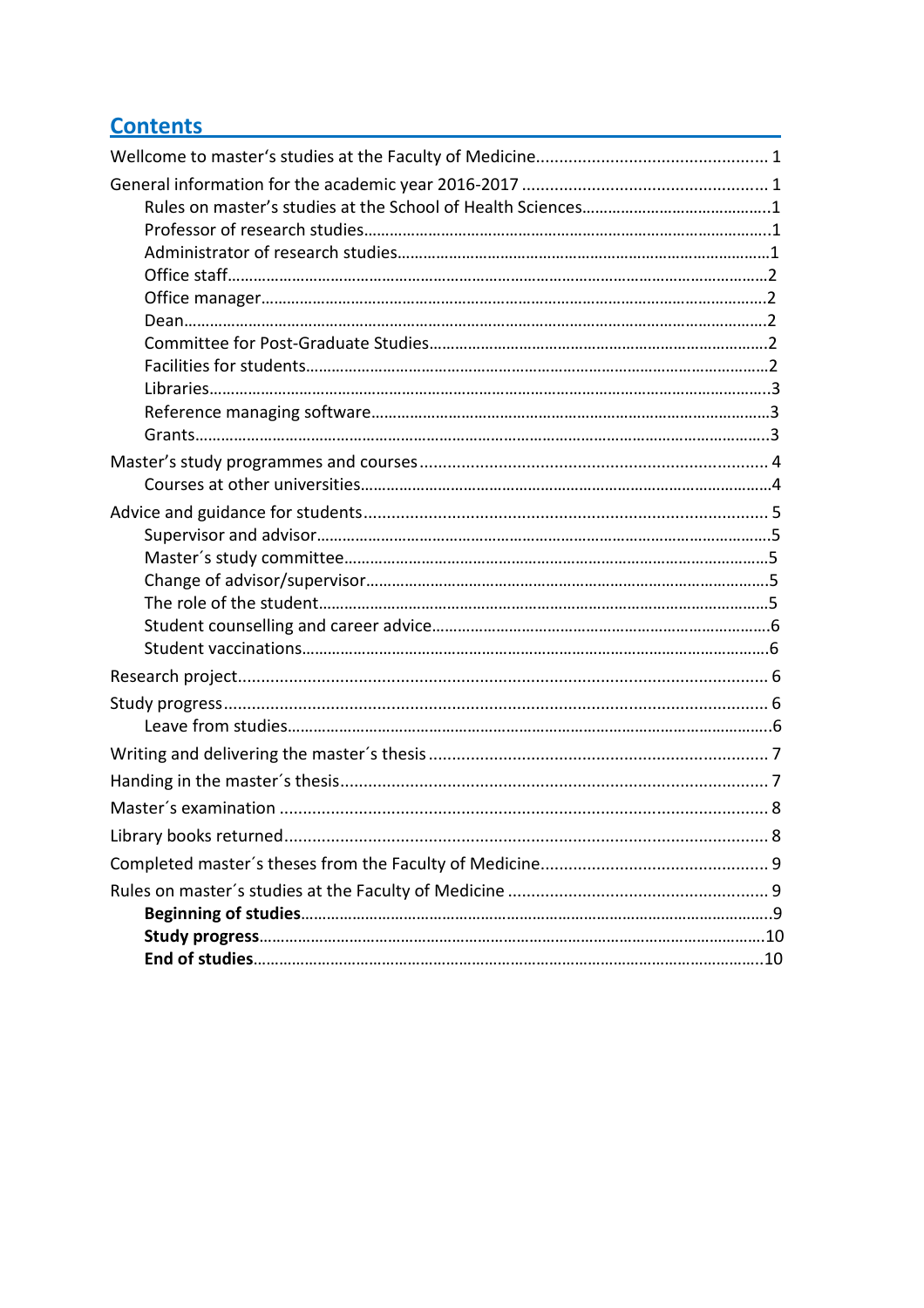# Wellcome to master's studies at the Faculty of Medicine

This handbook for master's studies brings together information, collected from various sources that should be useful for master's students. Services provided are introduced and rules explained, such as timelimits, teacher-student interaction and preparation of the thesis. Further general information is available on the UI website and the website of the Faculty of Medicine (FoM) and students are encouraged to familiarize themselves with these. The handbook is a live document and updated regularly, at least once every year. It is therefore very imortant that teachers and students provide input and suggestions on content as well as presentation.

# General information for the academic year 2017-2018

The office of the Faculty of Medicine is located on the 4th floor in Læknagarður, Vatnsmýrarvegur 16, tel. 525-4881, e-mail: medicine@hi.is. Opening hours are daily between 10 am and 4 pm. Information on staff contacts, courses etc. can be found on the FoM website.

# Rules on master's studies at the School of Health Sciences

Studies for a MSc degree at the School of Health Sciences are governed by Rules # 140/2014 and these include additional special rules for master's studies at the FoM (article 17). The entry requirement is a BS gegree (180 ECTS), completed with a minimum grade as further specified for each programme. Master's studies consist of a research project, normally 90 or 60 ECTS, except in the programme for Speech pathologyy (30 ECTS), and taught courses, in total 120 ECTS. Normal length of study is two years (four terms) and maximum length is six terms from enrolment. It is possible to enrol on a part-time basis, for up to four years. In this case at least half the number of study units for full study must be completed each academic year and all examinations passed four years after enrolment. Students are required to be registered and pay registration fees for the full duration of their studies. Studies for a master's degree entail training in scientific methods by pursuing a research project and attending courses.

# Professor of research studies

Helga M Ögmundsdóttir is professor of research studies. She is in charge of post-graduate studies at the FoM and represents the FoM in the Committee for Doctoral Studies at the School of Health Sciences. Her office is next door to the FoM office on the 4<sup>th</sup> floor of Læknagarður. Appointments can be booked by sending a messsage to helgaogm@hi.is or calling 525 4897.

# Administrator of research studies

Heiðrún Hlöðversdóttir is the administrator of research studies. She takes care of general organisation of the PhD programme and progress reports. She is the first point of contact for students and teachers and directs matters as appropriate. Her office is next door to the FoM office on the 4th floor of Læknagarður. Students are encouraged to contact her if they have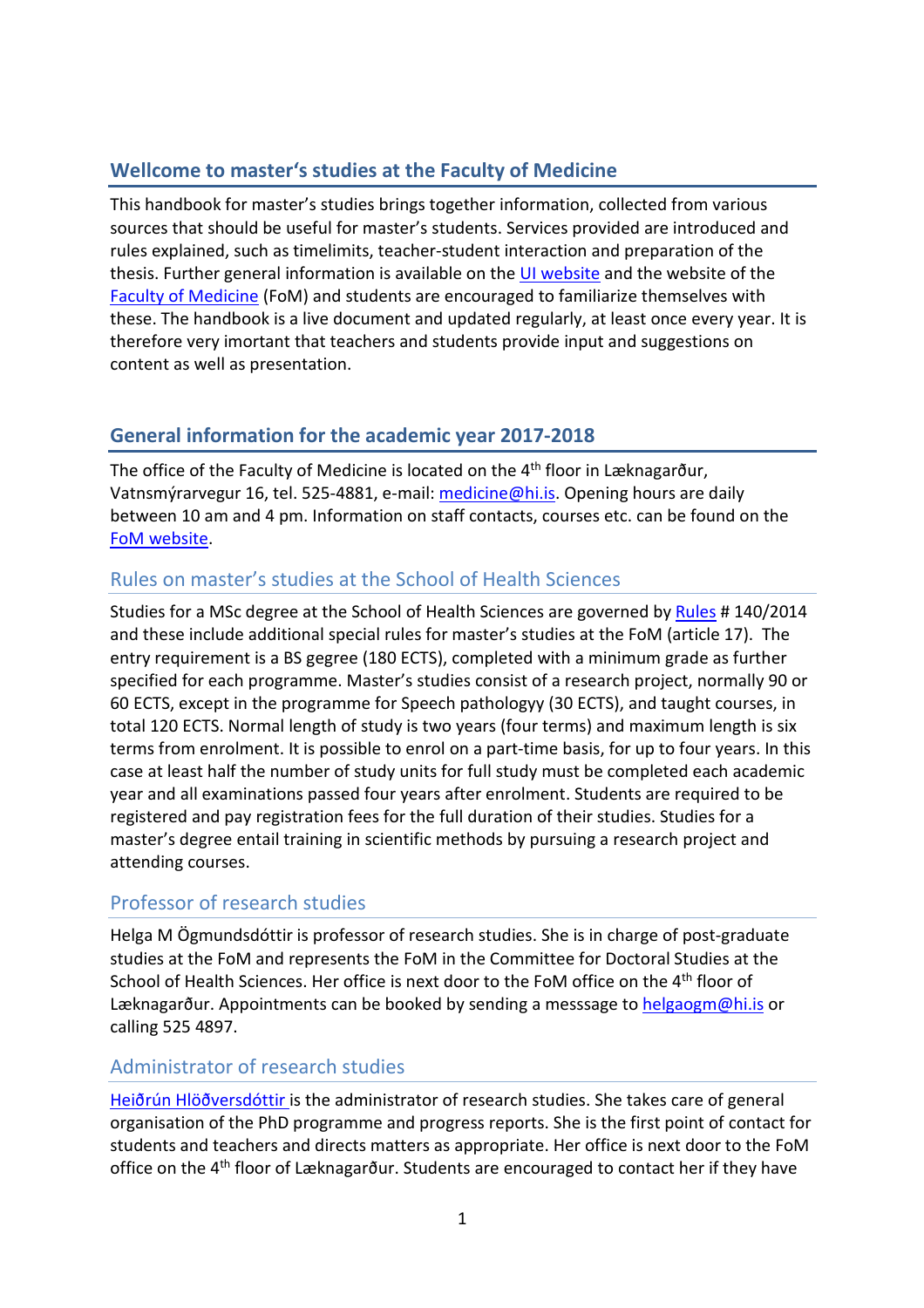any questions regarding their studies. Appointments can be booked by sending a messsage to rnn.laeknadeild@hi.is or calling 525 4864.

#### Office staff

Ingunn Baldursdóttir is the person responsible for post-graduate studies at the Office of the Faculty of Medicine, including registration of study units, receiving applications for study and theses and communicating with the Student Registry. The office is open daily between 10 am and 4 pm and students can send questions to *ib*@hi.is or call 525 4881.

#### Office manager

Erna Sigurðardóttir is the manager of the Office of the Faculty of Medicine, ernas@hi.is

#### Dean

Engilbert Sigurðsson is the Dean of the Faculty of Medicine, engilbs@landspitali.is Ingibjörg Harðardóttir is the deputy Dean of the Faculty of Medicine, ih@hi.is

#### Committee for Post-Graduate Studies

The Committee for Post-Graduate studies (CPGS) serves two faculties, Medicine and Odontology and manages master's studies on behalf of the faculty boards. The committee is responsible for organizing and administering post-graduate studies in accordance with the general rules of the University of Iceland and the rules of the two faculties. This includes study design and structure as well as receiving and answering all student matters. Applications for study, for leave from studies and assessment of previoulsy earned study credits shall be sent to the committee as well as other matters arising regarding individual students and their studies.

Members of the committee:

Chair: Helga M. Ögmundsdóttir helgaogm@hi.is

Administrator: Heiðrún Hlöðversdóttir rnn.laeknadeild@hi.is

Representing Medical life sciences: Stefán Þ. Sigurðsson stefsi@hi.is , Margrét H.

Ögmundsdóttir mho@hi.is and Ragnar Bjarnason

ragnarb@landspitali.is

Representing physiotherapy: Árni Árnason arnarna@hi.is

Representing radiotherapy and biomedical science: Helga Erlendsdóttir helgaerl@landspitali.is

Representing Faculty of Odontology: Ingólfur Eldjárn eldjarn@centrum.is Representing Public Health Sciences: Kristjana Einarsdóttir ke@hi.is Student representative: Birna Þorvaldsdóttir bth60@hi.is

#### Student services

The University Centre (Háskólatorg) is located beside the Main Building of the University and is connected to Gimli, Oddi and Lögberg. Together these four buildings form a cluster in the middle of the University area that is always full of life. It is a meeting point for students and staff alike to eat together, study or take part in the many events at the Centre. Various service units for students are also located at the University Centre. The Service Desk providing personal services is located in the Centre.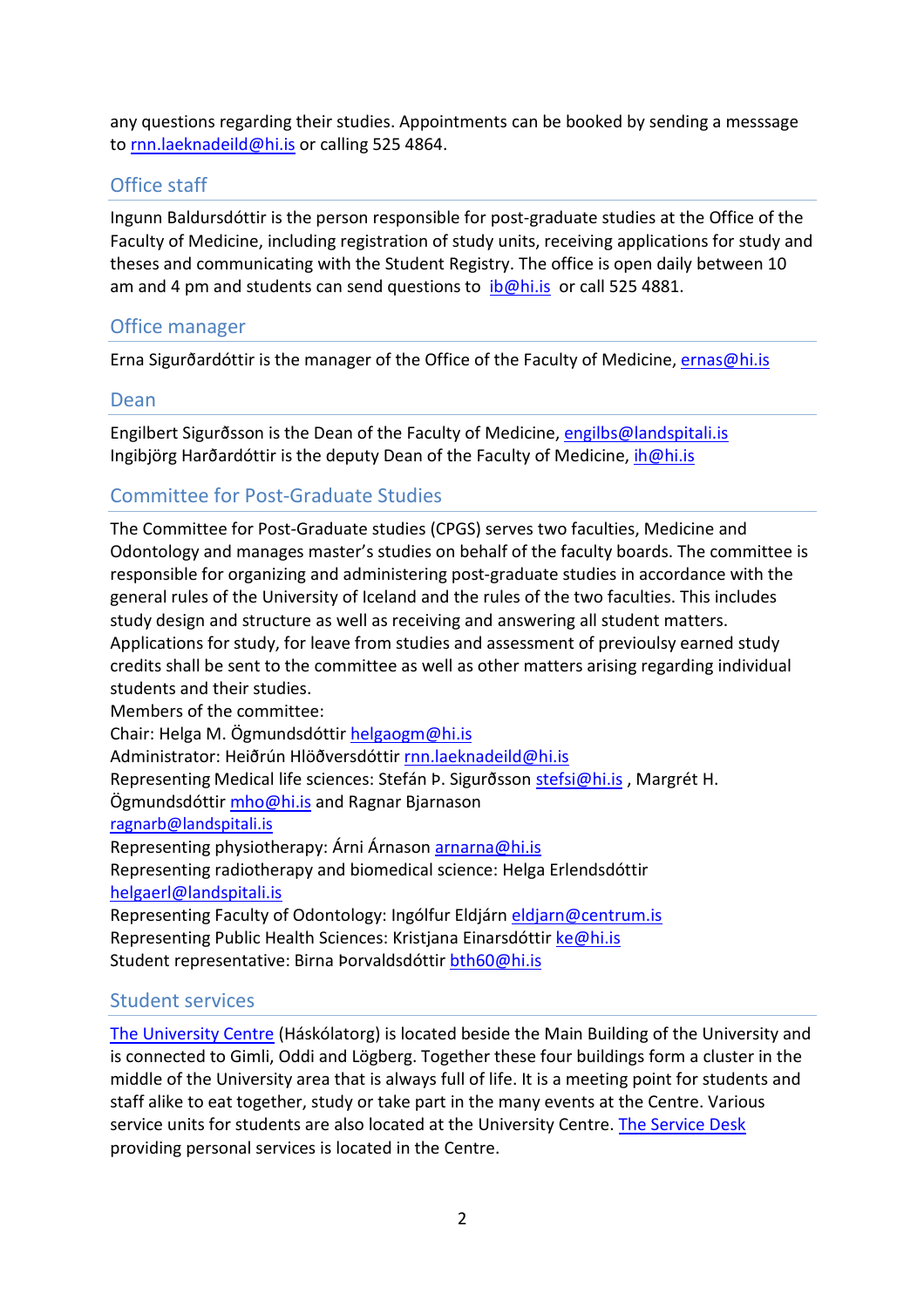# Facilities for students

Supervisors assist their master's students at the Faculty of Medicine with regard to work facilities. There is a small computer lab in room 105 in Læknagarður. No specific reading rooms are allocated to master's students in Læknagarður or Stapi, other than those belonging to laboratories or study programmes. Master's students have access to reading rooms and computer labs, run by the University IT Services. A subsidiary of the student cantine, Háma, is located on the ground floor of Læknagarður where students can buy and consume food and drink. Páll Mortensen is the caretaker of Læknagarður, tel. 5254878 and mobile 8961365, Ragnheiður Birna Úlfarsdóttir is the caretaker of Stapi, tel. 5254366 and mobile 8652162.

# Libraries

The Health Science Library at Landspitali University Hospital is located on the ground floor of Eirberg and offers a comprehensive service for students, including assistance with literature searches, teaching the use of electronic databases and reference managing software, inter-library loans and loans of reference books for the health sciences. The staff are very experienced in assisting master's students. The main University Library is located in the building of Þjóðarbókhlaða and offers reading space for students and a study room that can be booked for group meetings.

The website of the University Hospital Library contains a wealth of material as well as offering web access to electronic databases and jounals and e-books. Students at the School of Health Science can apply for access from their home computer by contacting through the webpage Lerki – fjaraðgangur.

Other useful websites include Hvar.is and Leitir.is that, along with the University Hospital Library, offer students access to a great variety of scientific source material that is available to Icelandic institutions free of charge. Master's students are encouraged to gain experience and practice from the beginning of their studies in finding and retrieving information and familiarize themselves with the various electronic databases and journal collections. These skills will make life easier especially when it comes to writing the thesis.

# Reference managing software

Students are encouraged to use reference managing software such as Endnote or Endnote Web from the beginning of their project work as this will greatly facilitate building up and organizing the background material as well as the final composition of the reference list. A guide to using Endnote is available at the website: http://endnote.com/training . Another software that can be downloaded for free is Zotero.

#### **Grants**

As a general rule students and supervisors apply together for funding and students must therefore consult their supervisor before embarking on an application. It should be kept in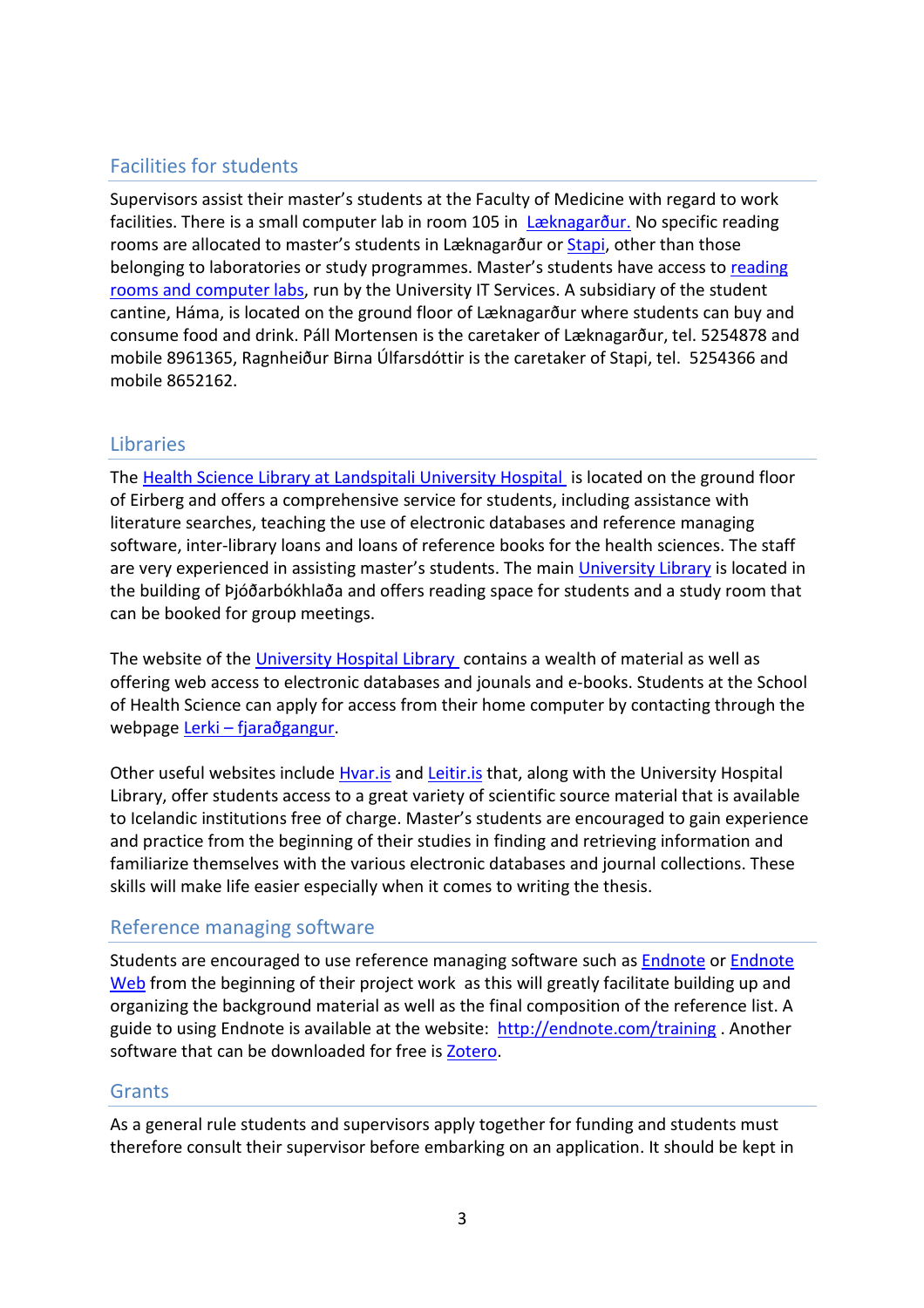mind that applying for funding is a time-consuming process and should be prepared in good time.

#### Master's study programmes and courses

The Faculty of Medicine offers the following master's study programmes: Biomedical Science; Health Sciences; Public Health Sciences; Medical Life Sciences; Physical Therapy; Radiography; and Speech Pathology. Each programme consists of core courses, elective courses and a research project. The core courses are mandatory but the elective courses are specifically selected for each student and his/her particular specific aims of study. The mandatory courses are: General Statistics for master's and doctoral students LÆK101F (6e); General methodology for master's and doctoral students LÆK102F (6e) and for master's students in and Biomedical Sciences, Biomedical Laboratory Science and Radiography participation in the Master's seminar, Málstofa (3e) is also required. Students can not register for the seminar but participation is recorded. The seminar is held once every term and is announced by the administrator for post-graduate studies at the beginning of each term. Students who have obtained a diploma degree from the Faculty of Medicine get full credit for all courses completed at matster's level. Courses are credited for up to five years after completion. Courses completed for up to the last ten years can be credited provided the student can demonstrate that he/she has maintained his/her knowledge e.g. in employment. Courses on topics where knowledge is not likely to have changed much can also be credited for up to ten years after completion. In case of doubt the Committee for Post-Graduate Studies can consult course supervisors at the Faculty of Medicine. Accreditation of previously completed courses and studies is always subject to approval by the master's student's supervisor, and it has to be shown that they are relevant for the aims of the current study and fulfil the requirements made by the Committee for Post-Graduate Studies. Courses from under-graduate study programmes can be credited up to 20 ECTS but in such cases the relevance of the course has to be argued very clearly. The pass mark for under-graduate courses credited to master's studies is one mark unit higher (on the scale of 10) than at the under-graduate level. Applications for accreditation of courses shall be signed by the supervisor and sent to the administrator for post-graduate studies. For each course detailed information must be provided on name of course, ECTS, grades, course description, teachers, assessment and, for courses outside the University of Iceland, copies of certificates etc., as well as explanation of relevance

As an option for elective courses students should consider reading courses, that can account for up to 10 ECTS. Applications are submitted to the administrator and have to be approved by the supervisor.

Students should familiarize themselves with the study programme that they have chosen, including special requirements, see Course Catalogue on the web.

#### Courses at other universities

Students wishing to take courses at another university can consider the exchange programmes available at UI.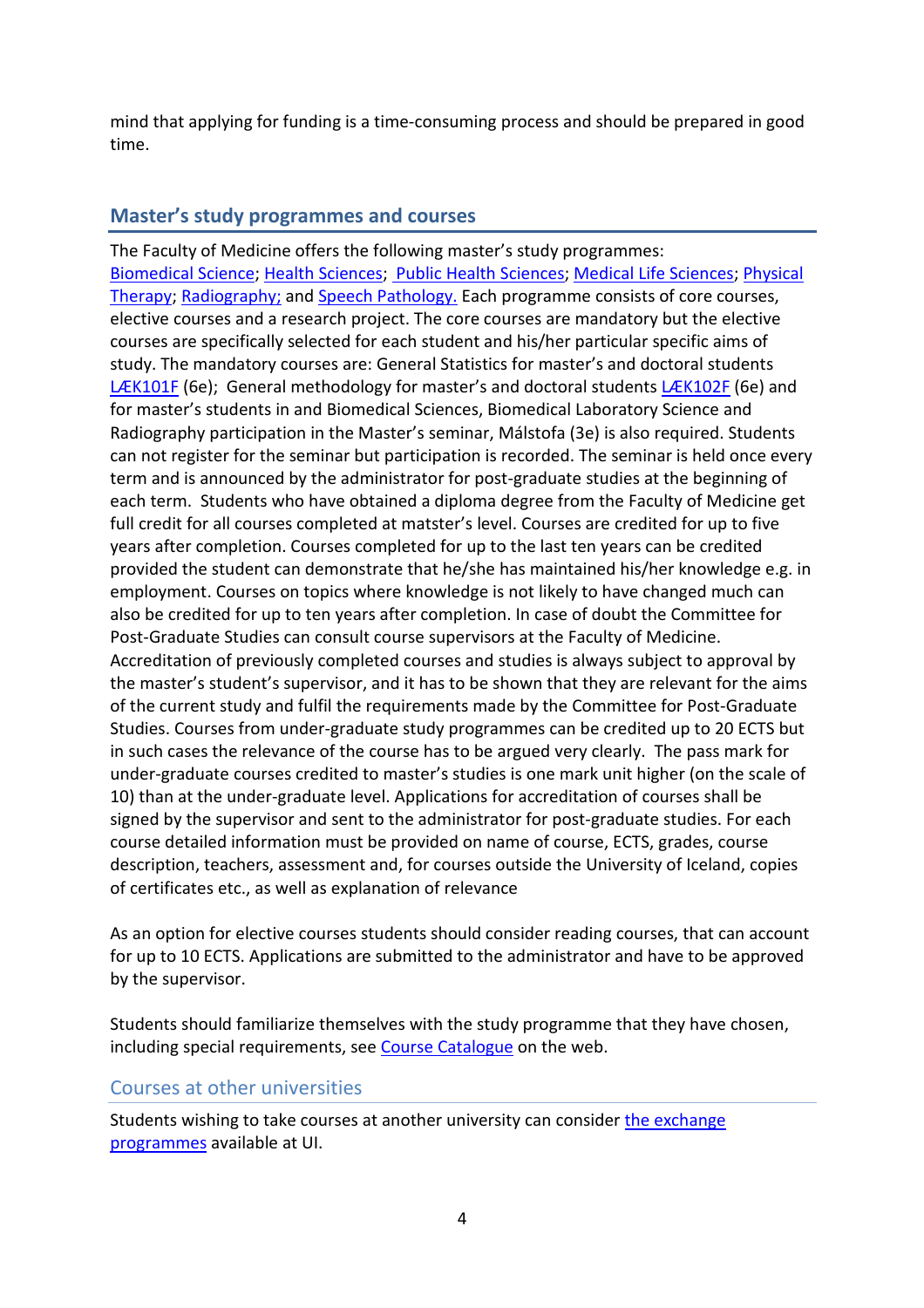# Advice and guidance for students

From the beginning of studies each master's student shall have a supervisor, who is a permanent faculty member in the discipline concerned, with whom he/she consults on issues regarding the planning of the studies, choice of courses and other relevant aspects. The student and his/her supervisor sign a contract on their collaboration and, if relevant, a contract with a company where the project is undertaken and submit the signed forms to the administrator.

#### Supervisor and advisor

The supervisor and student submit a plan for the research project for approval by the CPGS. The supervisor and student sign the collaboration contract detailing rights and dutires of each party. The supervisor is in most cases also the main advisor but an external advisor can be included provided that he/she fulfils requirments as specified in the rules. In such cases the supervisor is responsible for the general conduct of the project and that this meets the requirements of the FoM, but the direct project supervision is in the hands of the advisor.

#### Master´s study committee

For each student the CPGS appoints at the beginning of the study three persons to a master´s study committee, consisting of the supervisor, advisor (if applicable) and a third member. This committee advises the student on his/hers plans for the study and the project and approves these. The committee is responsible for the quality of the study and monitors progress in courses and research project.

#### Change of advisor/supervisor

A change of advisor/supervisor may become necessary for a variety of reasons, e.g. if the student changes his/her project. Should such a need arise, the student discusses this first with his/her advisor/supervisor before sending a request for change to the administrator for forwarding to the CPGS.

If a advisor/supervisor leaves his/her epmloyment or is temporarily absent on sabbatical, sick leave or for other reasons it may be necessary to call in additional assistance to supervise the student and his/her project.

Finally, there may be a breach in trust beween the student and his/her advisor/supervisor, e.g. if one party feels that the other has not fulfilled their responsibilites. In such cases the student or advisor/supervisor can apply to the CPGS that the advisor/supervisor be replaced.

#### The role of the student

The student is responsible for his/her study and is encouraged to be independent in his/her work. The student familiarizes him/herself with the rules of the FoM and follows these. It is important for the student to follow advice and respond to comments from his/her advisor/supervisor. It is also the responsibility of the student to keep the advisor/supervisor fully informed and get approval for outside contacts, e.g. presentations of the research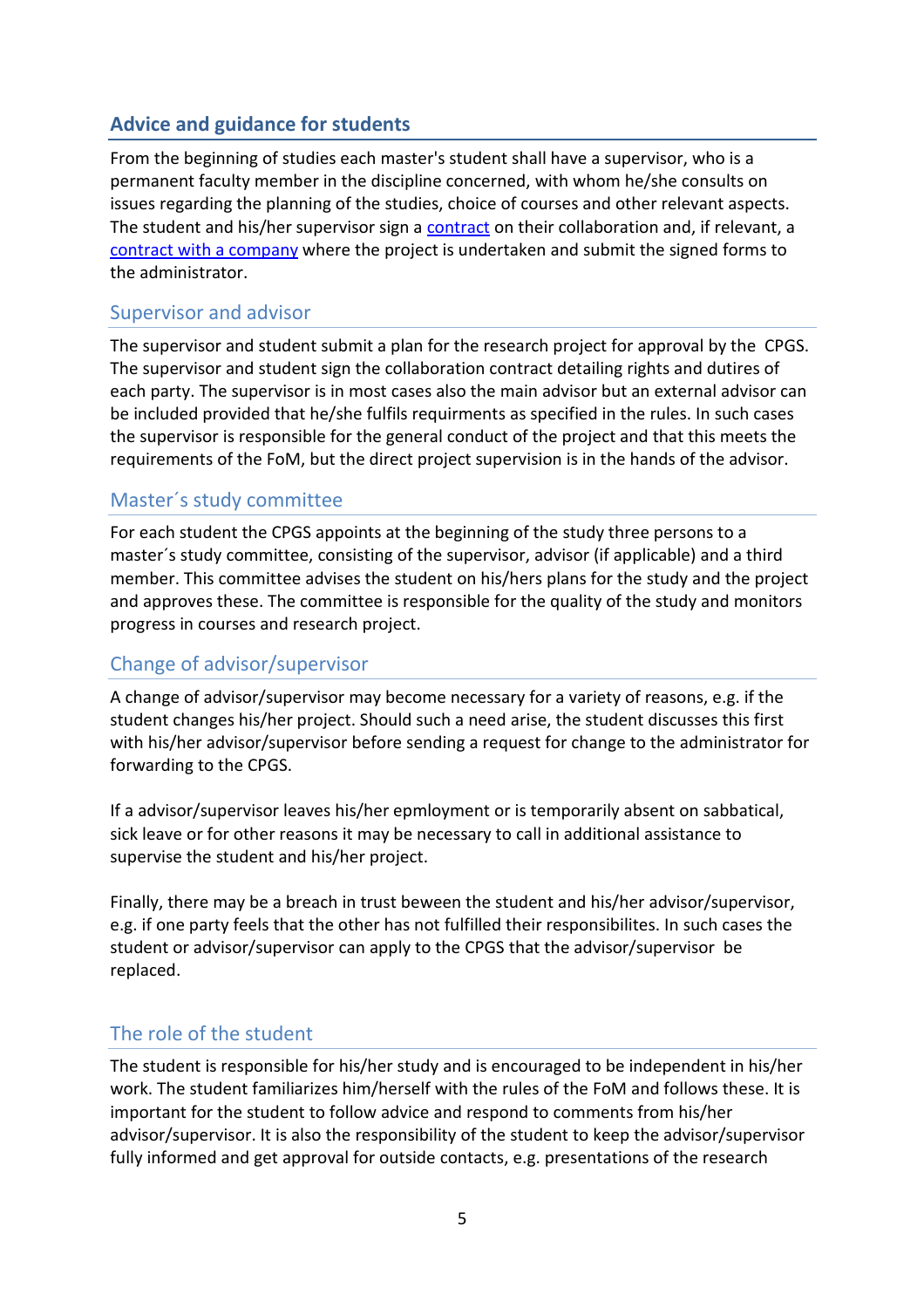project or applications for funding. The student is responsible for handing in a progress report on his/her studies by December  $1^{st}$  and May  $1^{st}$ .

#### Student counselling and career advice

Student and Career Counselling offers advice on academic studies as well as personal and psychological assistance and organizes a variety of useful courses for students on e.g. study technique, preparation for exams, goal-setting and time management.

#### Student vaccinations

For students working with infectious material it is very important to be fully informed about potential risks in laboratories and hospitals and that they adhere to appropriate rules of conduct and risk prevention of the institution.

#### Research project

Work in the research project can begin as soon as the student and supervisor start their collaboration. Students who enrol first without a research proposal are obliged to hand in a research proposal within 6 months of enrolment. The research proposal and supporting documents is developed by the student and supervisor together along with the advisor, if appropriate. It is very important that the project is well defined from the outset. The research plan along with attachment and the contract between the MS student and supervisor (or company) is delivered to the administrator. The students present their research proposals at a special seminar and reviewers mark an assessment form. Reviewers may send suggestions for improvements to the adminstrator who conveys these to the applicant and gives a deadline for handing in a revised version.

#### Study progress

The admnitrator sends a form for a progress report to the students to be filled and submitted by December  $1<sup>st</sup>$  for the autumn term and May  $1<sup>st</sup>$  for the spring term. The progress reports are used to monitor progress and assess credit units. The supervisor must confirm the validity of the report and supplies information on proportionate time devoted by the supervisor and other members of the student´s master´s study committee so that payments may be calculated. A request to record credits for the research project is then sent to Student Registration who update the student´s record for that term. The last 30 credit units are recorded after completion of the MS-examination.

#### Leave from studies

A student who wishes to take a leave from his/her studies can apply to the CPGS for permission to do by sending by sending a written application to the administrator. If the CPGS grants the leave the student has to inform the Student Registration and pay the appropriate proportion of the registration fee.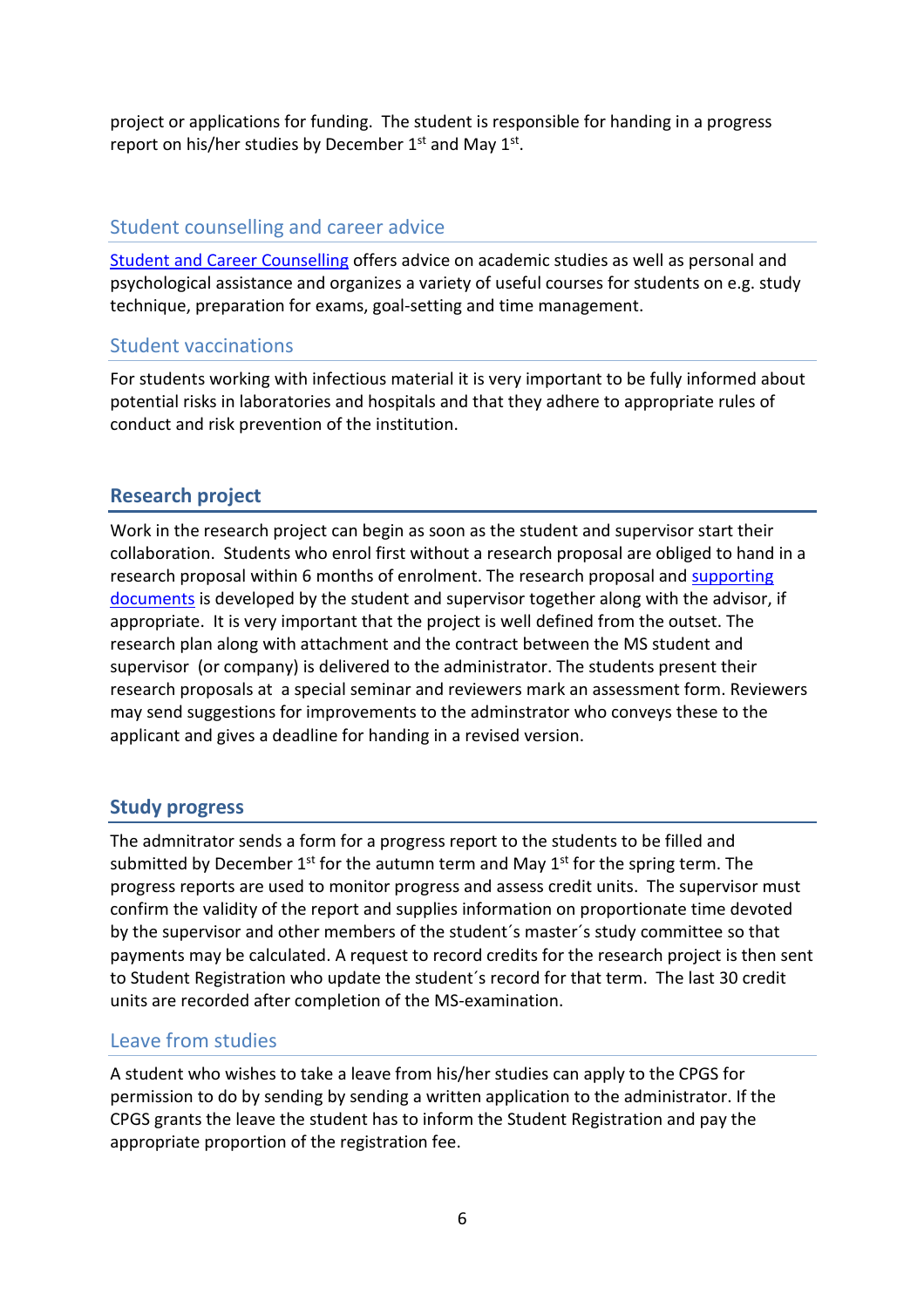#### Writing and delivering the master´s thesis

The master's thesis shall be written according to the appropriate conventions, see rules and guidelines on Ugla. The School of Education runs a writing laboratory, Ritver, where students can obtain advice on academic writing in Icelandic and English on a peer basis and discuss their projects. For references the APA style shall be used. Unpublished information shall be cited in the text only (not included in the list of references) e.g. as Guðrún Jónsdóttir verbal information or written information plus date. The author´s permission to use such information shall be confirmed in writing. Great care must be taken in the use of this type of information as their acquisition can not be traced by the general reader. Use of information from unpublished manuscripts is also subject to the author´s permission. Web references can be used, mentioning authors or person responsible along with date of acquisition. Information from the websites of recognized institutions (e.g. WHO) can be cited without name of author or responsible person. Journal titles shall be abbreviated according to international standards (Index Medicus - abbreviations of journal titles). Names of Icelandic authors shall be written according to English usage and sorted alphabetically by the last name (patronymic). Students are also reminded to use reference managing software, e.g. Endnote or Endnote Web as empasized earlier.

The FoM uses a specific layout, see sniðmát. Please follow the instructions provided in the layout when setting up your thesis. The thesis shall be printed on 80/100 g/m<sup>2</sup> paper in the size A4. The cover shall be in the colour of the School of Health Sciences in stiff cardboard or and the thesis shall be stapled and glued in the spine. The student shall also submit an electronic version in PDF format to the administrator when the thesis is handed it and to the collection of theses on www.skemman.is within 3 weeks of graduation.

The master´s thesis can be written in Icelandic or English. Students who are not writing in their native tongue are strongly advised to consult a language professional. Theses written in English shall contain an Icelandic abstract. Theses written in Icelandic shall contain an English abstract. The thesis shall be carefully proofread as corrections and deletions are not permitted after the final version has been handed in to the FoM. Chapter heading, subchapter and sub-sub-chapter headings shall be according the layout. Manuscript(s) written by the student on the subject of the thesis for publication in scientific journal(s) shall be attached in an appendix. Review articles related to the subject of the research project written by the student during the study period may also be included in an appendix.

Several printing offices have experience in printing the layout, such as Háskólaprent, Leturprent, Pixel or Samskipti and there may be others. Students are advised to obtain a cost estimate.

#### Handing in the master´s thesis

When the student´s master´s study committee is satisfied that the project is ready for examination and has reviewed and confirmed that all requirements have been fulfilled they submit a request for a master´s examination to the CPGS. The supervisor fills in the performance checklist and sends this to the CPGS, along with a letter stating that the student is ready to be examined and the thesis is ready. In the letter it has to be confrimed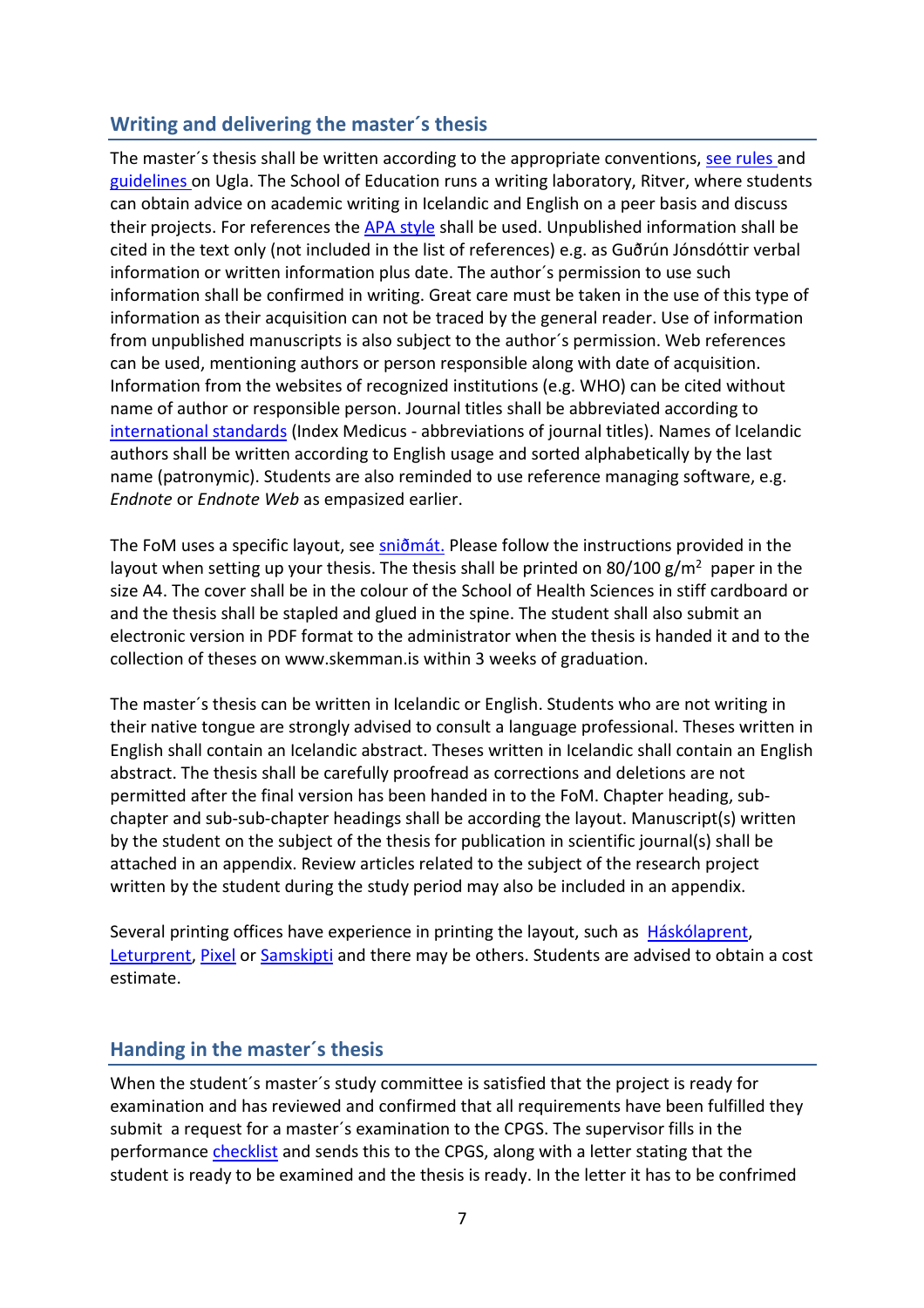that the student has completed required course work and the date of seminar presention included. The master´s study committee also suggests potential examiners (it is advisable to obtain verbal consent (importatn to include e-mail)) with brief reasons to support why they are suitable examiners. A preferred date for the examination may be suggested. The letter must also include information on who is the supervisor and who is an advisor (this information will be used when the examination is announced). All mmebers of the master´s study committee must sign the letter.

The CPGS appoints the examiners following evaluation of their qualifications (in most cases following the sugfgestions of the master´s study committee). The administrator sends a formal request to the appointed examiners and upon their acceptance a date for the examination is decided taking account of the wishes of the master´s study committee.

A thesis manuscript shall be handed in to the FoM in three copies. This must be a final version of the text but not bound. The administrator sends the thesis to the examiners 4 weeks before the esamination date. Examiners can make comments at this stage wich have to submitted at least 1 week before examination and request amendments. The examination must take place at least 3 weeks before the next graduation date, information on graduation dates can be found in the *university calendar*.

Four copies of the bound thesis shall be handed in to the FoM at least one day before the examination. This must be accompanied by a signed declaration of handling of the thesis. Please note that it is not recommended to block access to the thesis except for very valid reasons. Furthermore, an electronic copy of the final version of the thesis in PDF format must be submitted to Skemman on the day of examination, at the latest.

#### Master´s examination

Students complete their master´s study by undergoing a master´s examination. This must take place at least 3 weeks before expected graduation. A master´s examination at the FoM is an open event, chaired by a chair of examination appointed by the CPGS. The student presents his/her work in a 30-minutes' lecture. The format of the lecture or slides is not prescribed but students are free to use standardized designs from hönnunarstaðal Háskóla Íslands. The examiners then have one hour total to examine the students. The examination chairman can also allow free questions from the audience at the end of the examination. There are no marks given for master´s examinations at the FoM but the examiners submit a written report on the thesis and the examination.

# Library books returned

Every student must have returned material borrowed from the univeristy library at least two weeks before graduation. Furthermore, every student is obliged to maintain his/her active registration at the University of Iceland and pay registration fees throughout his/her period of study, see further in Kennsluskrá.

It is very important that students register for the correct graduation. Students ca register for the expected graduation in Ugla. If graduation is postponed to the following academic year,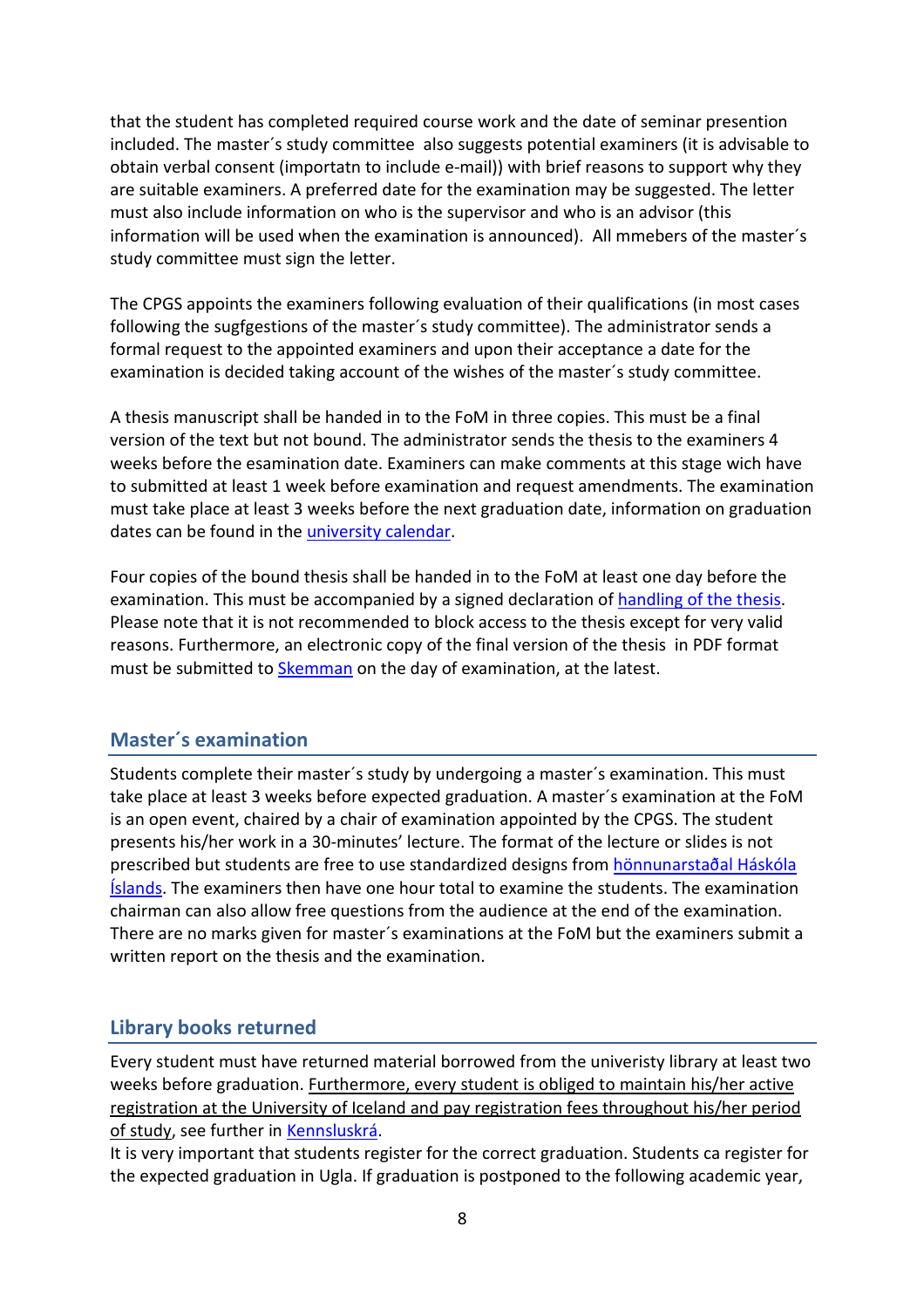the student has to pay the appropriate registration fee, cancel the planned graduation and register for the correct graduation.

# Completed master´s theses from the Faculty of Medicine

The FoM website contains abstracts of and information on master´s theses of students who have graduated with a master´s degree from the FoM, see meistaraverkefni. Master´s theses are kept in Skemman, the electronic database of theses. Each student decides with his/her supervisor on the type of access granted to the thesis.

# Rules on master´s studies at the Faculty of Medicine

- Regulation no. 140-2014 on Master's study at School of Health Sciences
- Law nr 85/2008 Regulation for the University of Iceland no. 569-2009Overview of master´s studies at the Faculty of Medicine

# Beginning of studies

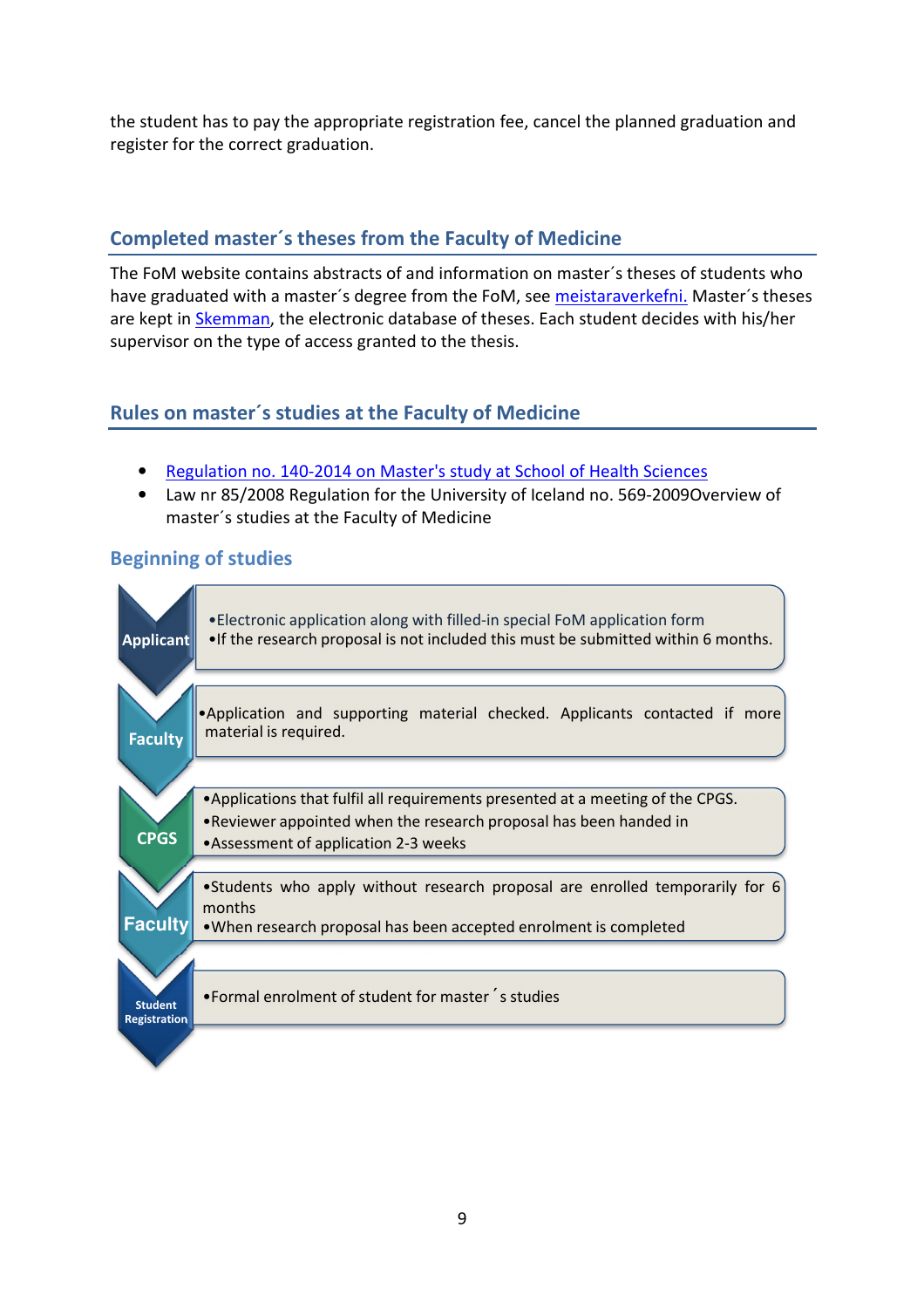#### Study progress



#### End of studies